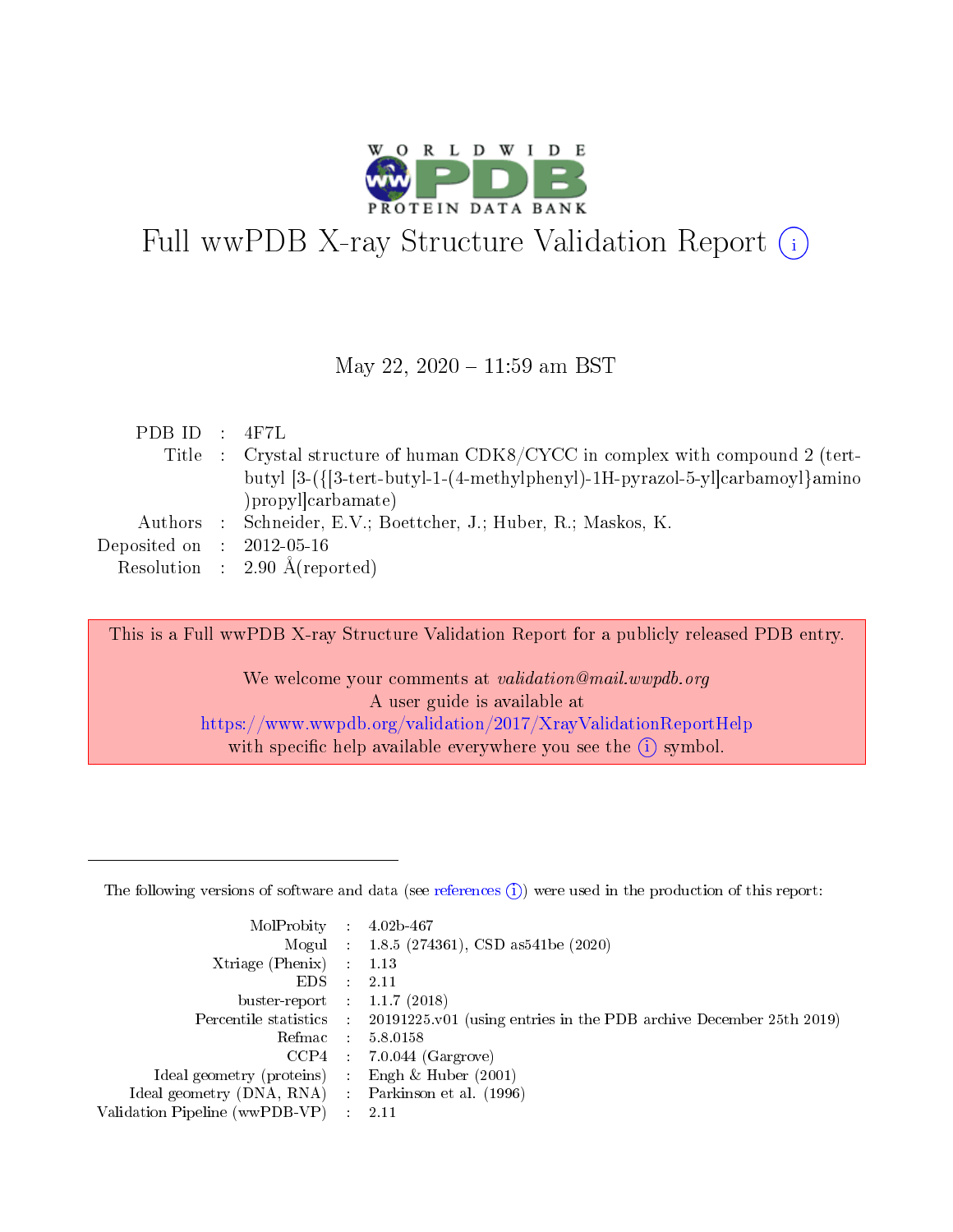# 1 [O](https://www.wwpdb.org/validation/2017/XrayValidationReportHelp#overall_quality)verall quality at a glance  $(i)$

The following experimental techniques were used to determine the structure: X-RAY DIFFRACTION

The reported resolution of this entry is 2.90 Å.

Percentile scores (ranging between 0-100) for global validation metrics of the entry are shown in the following graphic. The table shows the number of entries on which the scores are based.



| Metric                | Whole archive<br>$(\#\text{Entries})$ | <b>Similar resolution</b><br>$(\#\text{Entries},\,\text{resolution}\,\,\text{range}(\textup{\AA}))$ |
|-----------------------|---------------------------------------|-----------------------------------------------------------------------------------------------------|
| $R_{free}$            | 130704                                | $1957(2.90-2.90)$                                                                                   |
| Clashscore            | 141614                                | $2172(2.90-2.90)$                                                                                   |
| Ramachandran outliers | 138981                                | $2115(2.90-2.90)$                                                                                   |
| Sidechain outliers    | 138945                                | $2117(2.90-2.90)$                                                                                   |
| RSRZ outliers         | 127900                                | $1906(2.90-2.90)$                                                                                   |

The table below summarises the geometric issues observed across the polymeric chains and their fit to the electron density. The red, orange, yellow and green segments on the lower bar indicate the fraction of residues that contain outliers for  $>=3, 2, 1$  and 0 types of geometric quality criteria respectively. A grey segment represents the fraction of residues that are not modelled. The numeric value for each fraction is indicated below the corresponding segment, with a dot representing fractions  $\epsilon=5\%$  The upper red bar (where present) indicates the fraction of residues that have poor fit to the electron density. The numeric value is given above the bar.

| Mol      | ${\bf Chain \mid Length}$ | Quality of chain |           |  |  |  |
|----------|---------------------------|------------------|-----------|--|--|--|
|          | 405                       | 72%              | 9%<br>19% |  |  |  |
| $\Omega$ | 287                       | 82%              | 7%<br>10% |  |  |  |

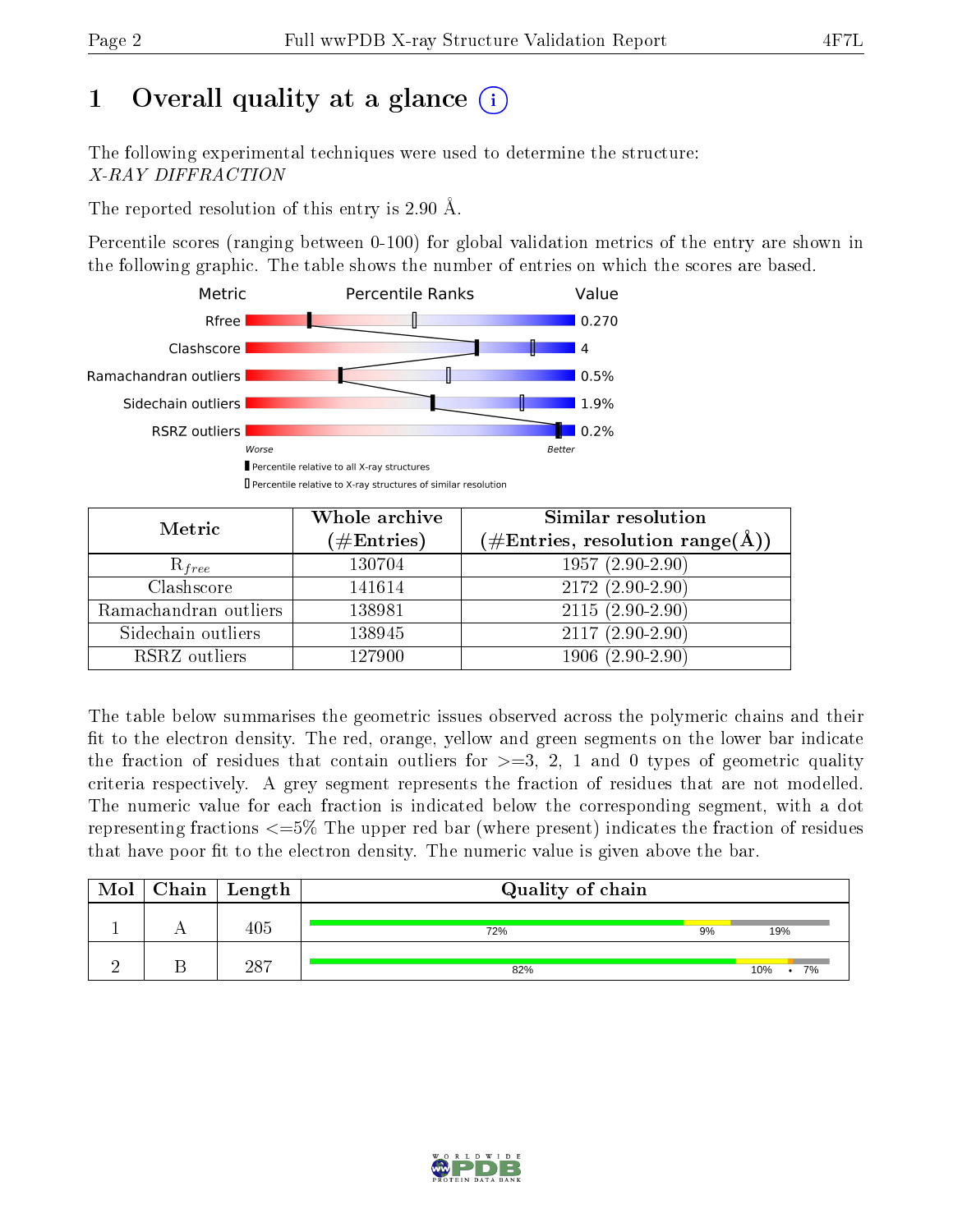# 2 Entry composition  $\left( \cdot \right)$

There are 4 unique types of molecules in this entry. The entry contains 4984 atoms, of which 0 are hydrogens and 0 are deuteriums.

In the tables below, the ZeroOcc column contains the number of atoms modelled with zero occupancy, the AltConf column contains the number of residues with at least one atom in alternate conformation and the Trace column contains the number of residues modelled with at most 2 atoms.

Molecule 1 is a protein called Cyclin-dependent kinase 8.

| Mol | Chain | Residues |       | $\rm{Atoms}$ |     | $\text{ZeroOcc} \mid \text{AltConf} \mid \text{Trace} \mid$ |  |
|-----|-------|----------|-------|--------------|-----|-------------------------------------------------------------|--|
|     |       | 328      | Totar | '44 473      | 477 | $105\,$                                                     |  |

There are 2 discrepancies between the modelled and reference sequences:

| Chain | Residue   Modelled | Actual | Comment        | <b>Reference</b> |
|-------|--------------------|--------|----------------|------------------|
|       |                    |        | EXPRESSION TAG | UNP P49336       |
|       | TVC                |        | EXPRESSION TAG | UNP P49336       |

• Molecule 2 is a protein called Cyclin-C.

| Mol | Chain | $\mathsf{Residues}$ |                     |      | $\rm{Atoms}$ |     | ZeroOcc | $\mid$ AltConf $\mid$ Trace |  |
|-----|-------|---------------------|---------------------|------|--------------|-----|---------|-----------------------------|--|
|     |       | 266                 | $\rm Total$<br>2217 | .456 | 362          | 382 | 79      |                             |  |

There are 4 discrepancies between the modelled and reference sequences:

| Chain |          | Residue   Modelled   Actual | Comment                     | Reference |
|-------|----------|-----------------------------|-----------------------------|-----------|
|       | - 5      |                             | EXPRESSION TAG   UNP P24863 |           |
|       | $-2$     | A SP                        | EXPRESSION TAG   UNP P24863 |           |
|       | $\sim$ 1 | LVS                         | EXPRESSION TAG   UNP P24863 |           |
|       |          |                             | EXPRESSION TAG   UNP P24863 |           |

 Molecule 3 is tert-butyl [3-({[3-tert-butyl-1-(4-methylphenyl)-1H-pyrazol-5-yl]carbamoyl}a mino)propyl]carbamate (three-letter code: 0SO) (formula:  $C_{23}H_{35}N_5O_3$ ).

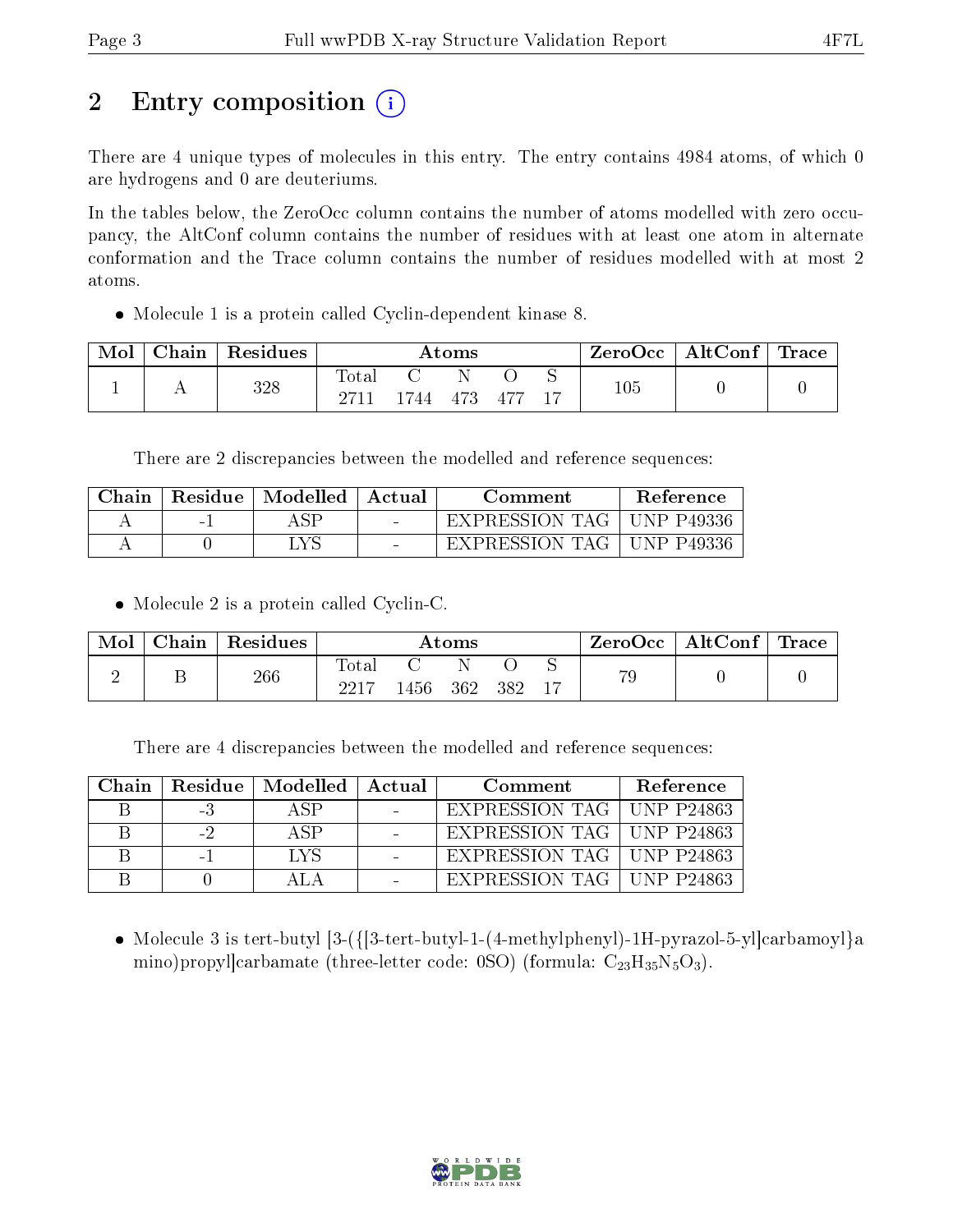

|  | $\sqrt{\text{Mol}}$ Chain   Residues $^+$ | Atoms       |        |  |  | ZeroOcc   AltConf |
|--|-------------------------------------------|-------------|--------|--|--|-------------------|
|  |                                           | Total C N O |        |  |  |                   |
|  |                                           |             | 23 5 5 |  |  |                   |

 $\bullet\,$  Molecule 4 is water.

|  | Mol   Chain   Residues | Atoms   | $ZeroOcc \   \$ AltConf |
|--|------------------------|---------|-------------------------|
|  |                        | Total O |                         |
|  |                        | Total   |                         |

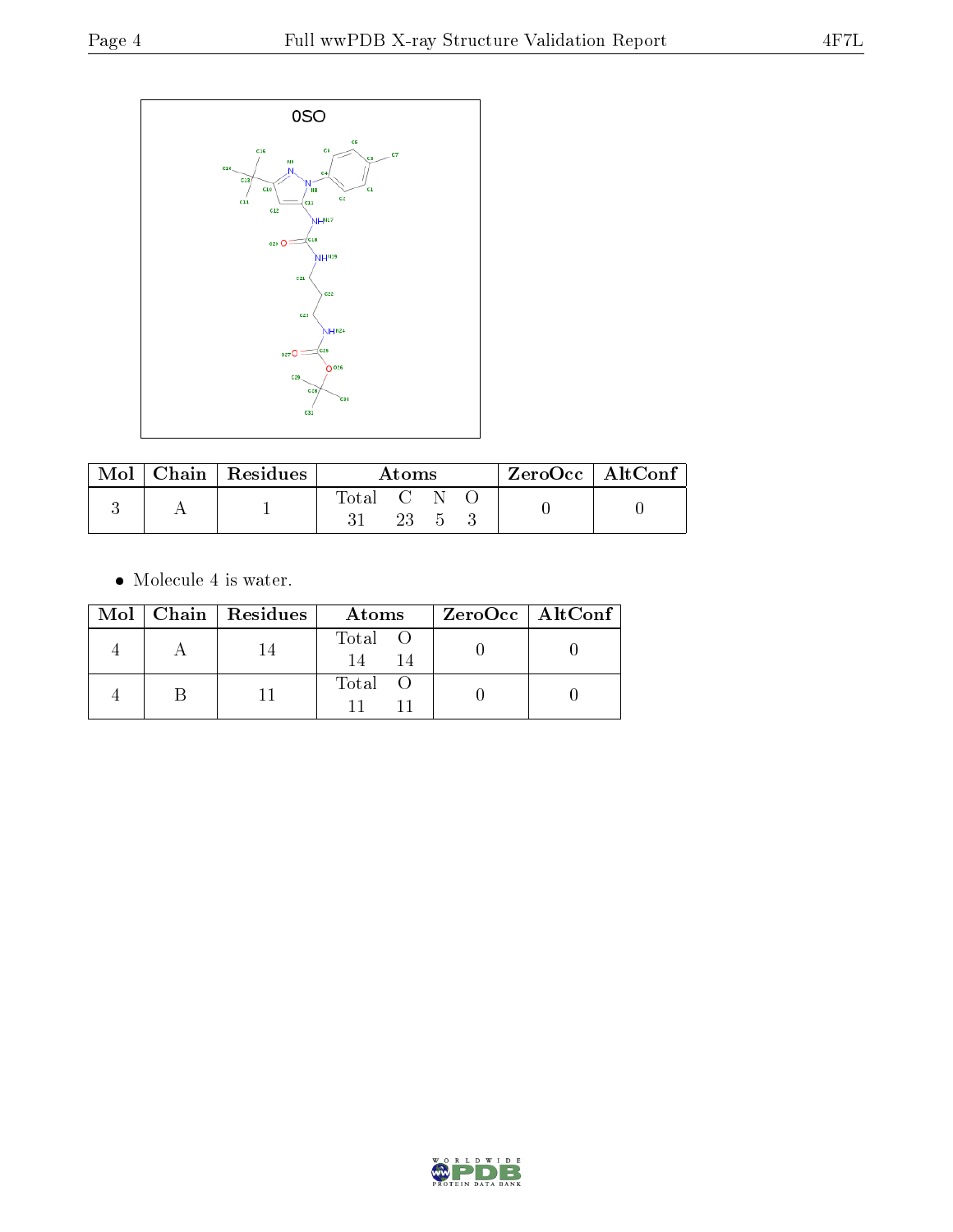# 3 Residue-property plots  $(i)$

These plots are drawn for all protein, RNA and DNA chains in the entry. The first graphic for a chain summarises the proportions of the various outlier classes displayed in the second graphic. The second graphic shows the sequence view annotated by issues in geometry and electron density. Residues are color-coded according to the number of geometric quality criteria for which they contain at least one outlier: green  $= 0$ , yellow  $= 1$ , orange  $= 2$  and red  $= 3$  or more. A red dot above a residue indicates a poor fit to the electron density (RSRZ  $> 2$ ). Stretches of 2 or more consecutive residues without any outlier are shown as a green connector. Residues present in the sample, but not in the model, are shown in grey.



• Molecule 1: Cyclin-dependent kinase 8

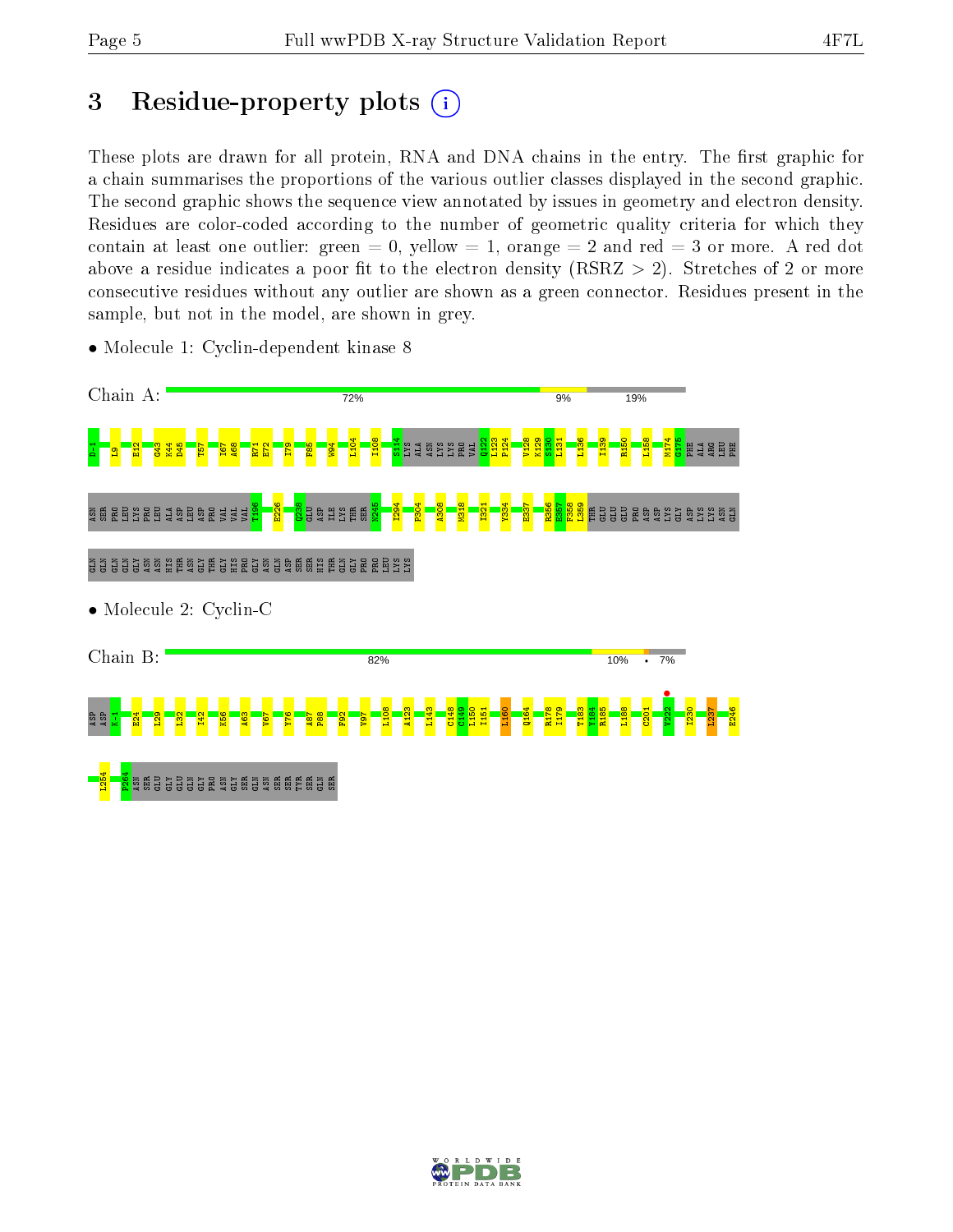# 4 Data and refinement statistics  $(i)$

| Property                                                             | Value                                           | Source     |
|----------------------------------------------------------------------|-------------------------------------------------|------------|
| Space group                                                          | P 21 21 21                                      | Depositor  |
| Cell constants                                                       | $71.24\text{\AA}$<br>71.82Å<br>171.71Å          |            |
| a, b, c, $\alpha$ , $\beta$ , $\gamma$                               | $90.00^\circ$<br>$90.00^\circ$<br>$90.00^\circ$ | Depositor  |
| Resolution $(A)$                                                     | 85.85<br>$-2.90$                                | Depositor  |
|                                                                      | 48.52<br>$-2.90$                                | <b>EDS</b> |
| % Data completeness                                                  | 94.8 (85.85-2.90)                               | Depositor  |
| (in resolution range)                                                | 94.9 (48.52-2.90)                               | <b>EDS</b> |
| $R_{merge}$                                                          | 0.08                                            | Depositor  |
| $\mathrm{R}_{sym}$                                                   | (Not available)                                 | Depositor  |
| $\sqrt{I/\sigma}(I) > 1$                                             | 2.63 (at $2.91\text{\AA}$ )                     | Xtriage    |
| Refinement program                                                   | REFMAC 5.5.0109                                 | Depositor  |
|                                                                      | $0.224$ , $0.270$                               | Depositor  |
| $R, R_{free}$                                                        | 0.224<br>0.270                                  | DCC        |
| $R_{free}$ test set                                                  | 662 reflections $(3.45\%)$                      | wwPDB-VP   |
| Wilson B-factor $(A^2)$                                              | 51.9                                            | Xtriage    |
| Anisotropy                                                           | 0.301                                           | Xtriage    |
| Bulk solvent $k_{sol}(e/\mathring{A}^3)$ , $B_{sol}(\mathring{A}^2)$ | $0.32$ , 45.2                                   | <b>EDS</b> |
| L-test for twinning <sup>2</sup>                                     | $\vert > \; = 0.48, \;  \; = 0.31$<br>< L       | Xtriage    |
| Estimated twinning fraction                                          | $0.027$ for k,h,-l                              | Xtriage    |
| $F_o, F_c$ correlation                                               | 0.91                                            | <b>EDS</b> |
| Total number of atoms                                                | 4984                                            | wwPDB-VP   |
| Average B, all atoms $(A^2)$                                         | 45.0                                            | wwPDB-VP   |

Xtriage's analysis on translational NCS is as follows: The largest off-origin peak in the Patterson function is  $4.13\%$  of the height of the origin peak. No significant pseudotranslation is detected.

<sup>&</sup>lt;sup>2</sup>Theoretical values of  $\langle |L| \rangle$ ,  $\langle L^2 \rangle$  for acentric reflections are 0.5, 0.333 respectively for untwinned datasets, and 0.375, 0.2 for perfectly twinned datasets.



<span id="page-5-1"></span><span id="page-5-0"></span><sup>1</sup> Intensities estimated from amplitudes.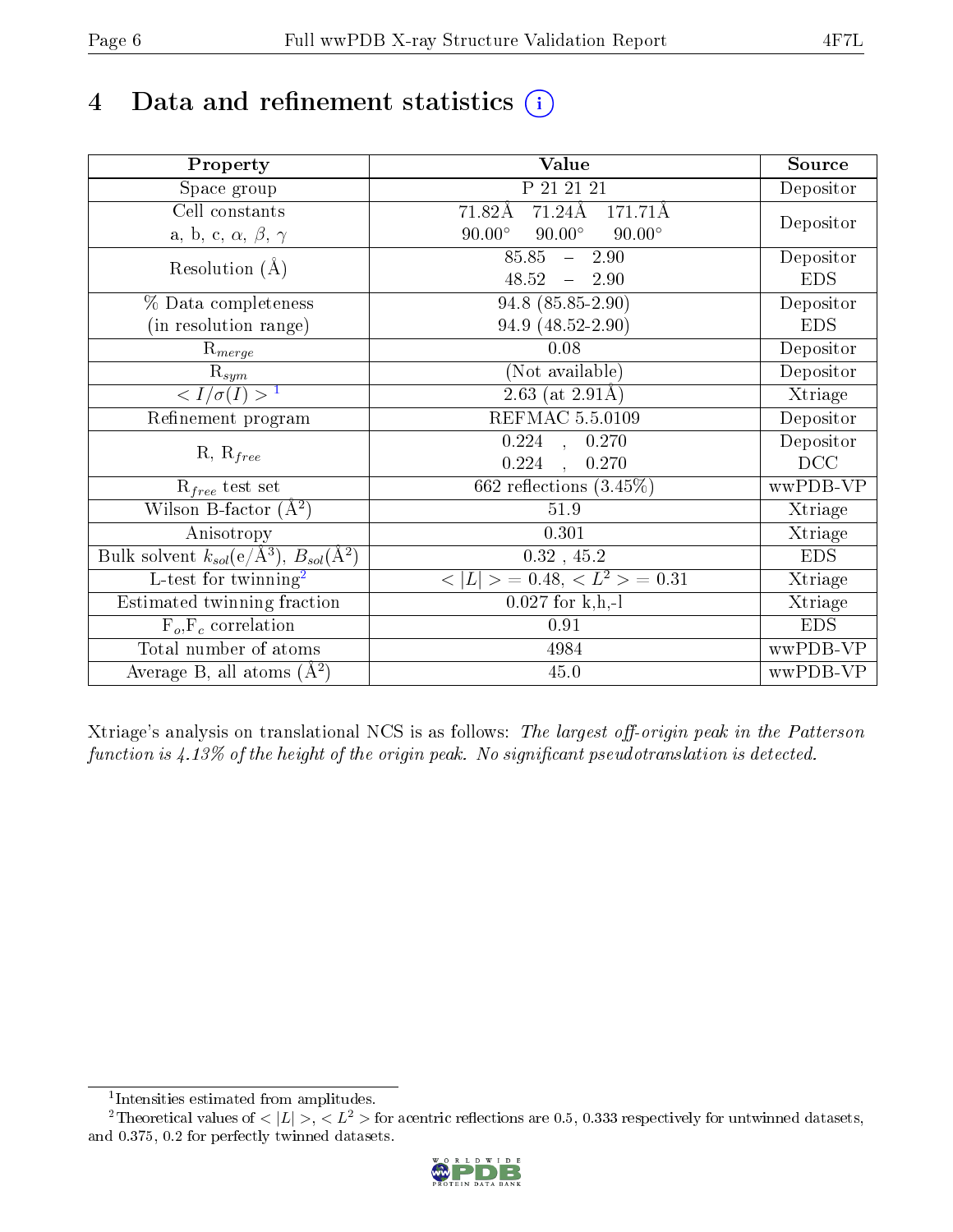# 5 Model quality  $(i)$

### 5.1 Standard geometry  $(i)$

Bond lengths and bond angles in the following residue types are not validated in this section: 0SO

The Z score for a bond length (or angle) is the number of standard deviations the observed value is removed from the expected value. A bond length (or angle) with  $|Z| > 5$  is considered an outlier worth inspection. RMSZ is the root-mean-square of all Z scores of the bond lengths (or angles).

| Mol | Chain |             | Bond lengths | Bond angles |                     |  |
|-----|-------|-------------|--------------|-------------|---------------------|--|
|     |       | <b>RMSZ</b> | $\ Z\  > 5$  | RMSZ        | # $ Z  > 5$         |  |
|     |       | 0.52        | 0/2781       | 0.67        | $1/3744$ $(0.0\%)$  |  |
| 2   | B     | 0.53        | 0/2276       | 0.64        | 0/3083              |  |
| AĦ  | АH    | 0.52        | 0/5057       | 0.65        | 1/6827<br>$(0.0\%)$ |  |

There are no bond length outliers.

All (1) bond angle outliers are listed below:

| $\vert$ Mol $\vert$ Chain $\vert$ Res $\vert$ Type $\vert$ |  | Atoms                          | $\vert$ Observed $(^\circ)$ $\vert$ Ideal $(^\circ)$ |            |
|------------------------------------------------------------|--|--------------------------------|------------------------------------------------------|------------|
|                                                            |  | $150$   ARG   NE-CZ-NH1   5.34 | 122.9′                                               | $120.30\,$ |

There are no chirality outliers.

There are no planarity outliers.

### 5.2 Too-close contacts (i)

In the following table, the Non-H and H(model) columns list the number of non-hydrogen atoms and hydrogen atoms in the chain respectively. The H(added) column lists the number of hydrogen atoms added and optimized by MolProbity. The Clashes column lists the number of clashes within the asymmetric unit, whereas Symm-Clashes lists symmetry related clashes.

|  |      |      | Mol   Chain   Non-H   H(model)   H(added)   Clashes   Symm-Clashes |
|--|------|------|--------------------------------------------------------------------|
|  | 2711 | 2702 |                                                                    |
|  | 2217 | 2257 |                                                                    |
|  |      | 35   |                                                                    |
|  |      |      |                                                                    |
|  |      |      |                                                                    |
|  | 1984 |      |                                                                    |

The all-atom clashscore is defined as the number of clashes found per 1000 atoms (including

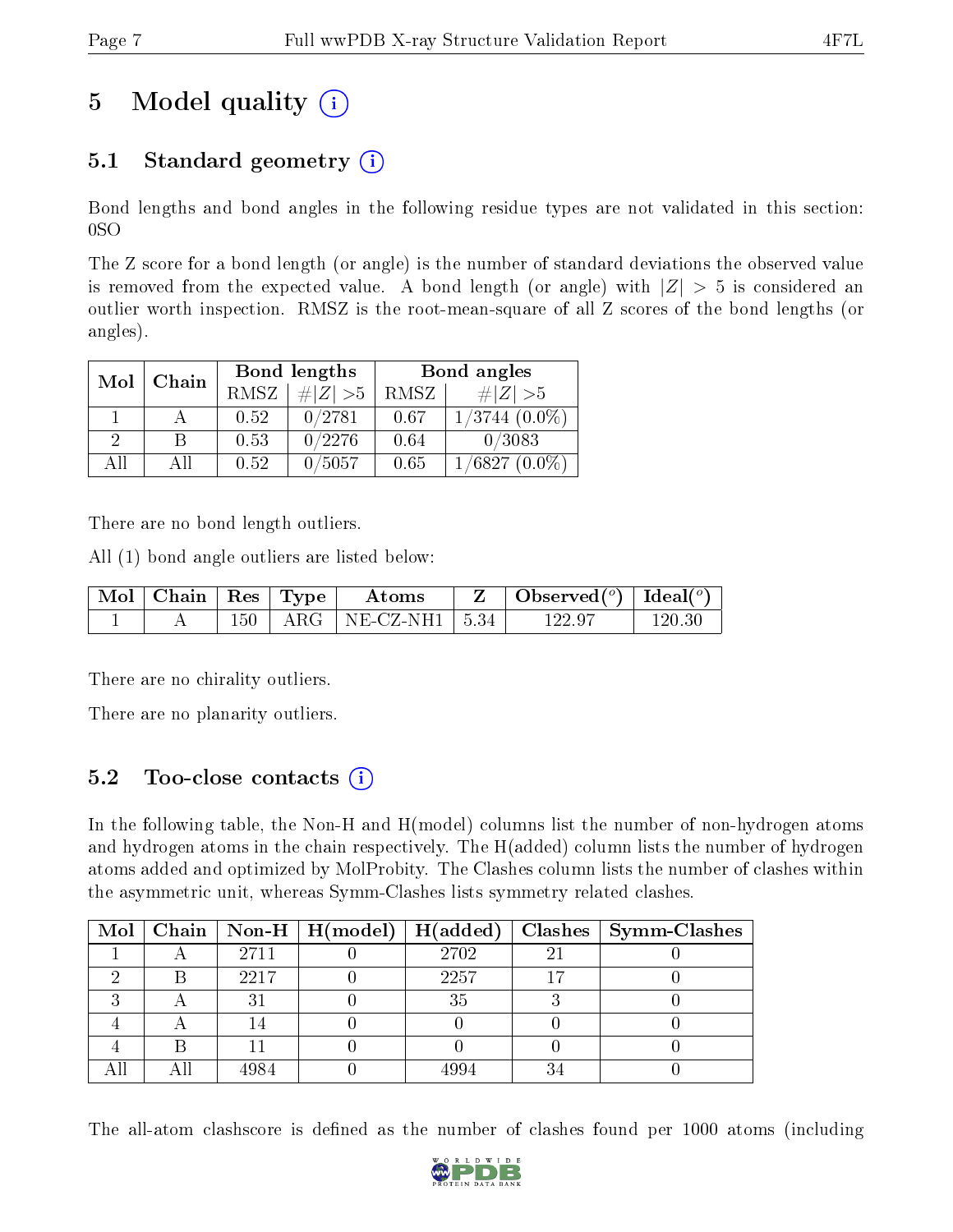hydrogen atoms). The all-atom clashscore for this structure is 4.

All (34) close contacts within the same asymmetric unit are listed below, sorted by their clash magnitude.

|                             |                             | Interatomic       | Clash         |  |
|-----------------------------|-----------------------------|-------------------|---------------|--|
| Atom-1                      | Atom-2                      | distance $(A)$    | overlap $(A)$ |  |
| 1:A:294:ILE:HG23            | 1:A:304:PRO:HB3             | 1.84              | 0.60          |  |
| 1: A:85:PHE:HB2             | 1:A:94:TRP:HB2              | 1.87              | 0.56          |  |
| 2:B:188:LEU:HD22            | 2:B:230:ILE:HG23            | 1.87              | 0.56          |  |
| 2: B:63:ALA:O               | 2: B:67: VAL:HG23           | $2.\overline{07}$ | 0.55          |  |
| 1:A:124:PRO:O               | 1: A:128: VAL:HG23          | 2.09              | 0.53          |  |
| 1:A:104:LEU:HD11            | 1:A:131:LEU:HD22            | 1.92              | 0.52          |  |
| 1:A:72:GLU:HG3              | 2:B:151:ILE:HD12            | 1.91              | 0.52          |  |
| 1:A:123:LEU:HD22            | 1:A:128:VAL:HG22            | 1.92              | 0.51          |  |
| $1:$ A:158:LEU:HD21         | 1: A:174:MET:CE             | 2.40              | 0.51          |  |
| 1: A: 129: LYS: NZ          | 1:A:337:GLU:O               | 2.44              | 0.51          |  |
| 1: A: 136: LEU: HA          | 1: A: 139: ILE: HG22        | 1.93              | 0.51          |  |
| 1:A:108:ILE:HD13            | 1: A:226: GLU: HG2          | 1.93              | 0.50          |  |
| 1:A:79:ILE:HD13             | 1: A: 158: LEU: HD12        | 1.94              | 0.49          |  |
| 1:A:358:PHE:O               | 1:A:359:LEU:HD23            | 2.14              | 0.48          |  |
| 2:B:143:LEU:CD1             | 2:B:150:LEU:HD21            | 2.44              | 0.47          |  |
| 1:A:79:ILE:H <sub>G21</sub> | 3:A:501:0SO:O20             | 2.14              | 0.47          |  |
| $1: A: 158:$ LEU:HD21       | 1: A: 174: MET: HE3         | 1.96              | 0.47          |  |
| 2:B:29:LEU:HA               | 2:B:32:LEU:O                | 2.14              | 0.47          |  |
| 2:B:123:ALA:HB1             | 2:B:254:LEU:CD1             | 2.47              | 0.45          |  |
| 1: A: 356: ARG: NE          | 3: A:501:0SO:H1             | 2.33              | 0.44          |  |
| 2:B:179:ILE:HG22            | 2:B:201:CYS:SG              | 2.58              | 0.44          |  |
| 2:B:92:PHE:CD1              | 2:B:108:LEU:HD22            | 2.53              | 0.44          |  |
| 1: A:67: ILE: O             | 1:A:68:ALA:C                | 2.55              | 0.43          |  |
| 2:B:42:ILE:HD13             | 2: B: 185: ARG: CZ          | 2.48              | 0.43          |  |
| 2:B:97:VAL:HG21             | 2:B:150:LEU:HD22            | 2.00              | 0.43          |  |
| 1: A:72: GLU:CG             | 2:B:151:ILE:HD12            | 2.49              | 0.42          |  |
| 1: A:9: LEU: HD21           | 2:B:76:TYR:OH               | 2.20              | 0.42          |  |
| 2:B:237:LEU:HD12            | 2:B:237:LEU:C               | 2.40              | 0.41          |  |
| 2:B:160:LEU:HD22            | 2:B:164:GLN:NE2             | 2.35              | 0.41          |  |
| 1:A:71:ARG:HG2              | 2:B:148:CYS:O               | 2.21              | 0.41          |  |
| 2:B:87:ALA:HB3              | $2: B:88: \overline{PRO:C}$ | 2.51              | 0.41          |  |
| 1: A: 356: ARG: CZ          | 3:A:501:0SO:H1              | 2.52              | 0.40          |  |
| 1:A:308:ALA:HB2             | 1: A: 334: TYR: CE1         | 2.56              | 0.40          |  |
| 2:B:179:ILE:O               | 2:B:183:THR:HG23            | 2.21              | 0.40          |  |

There are no symmetry-related clashes.

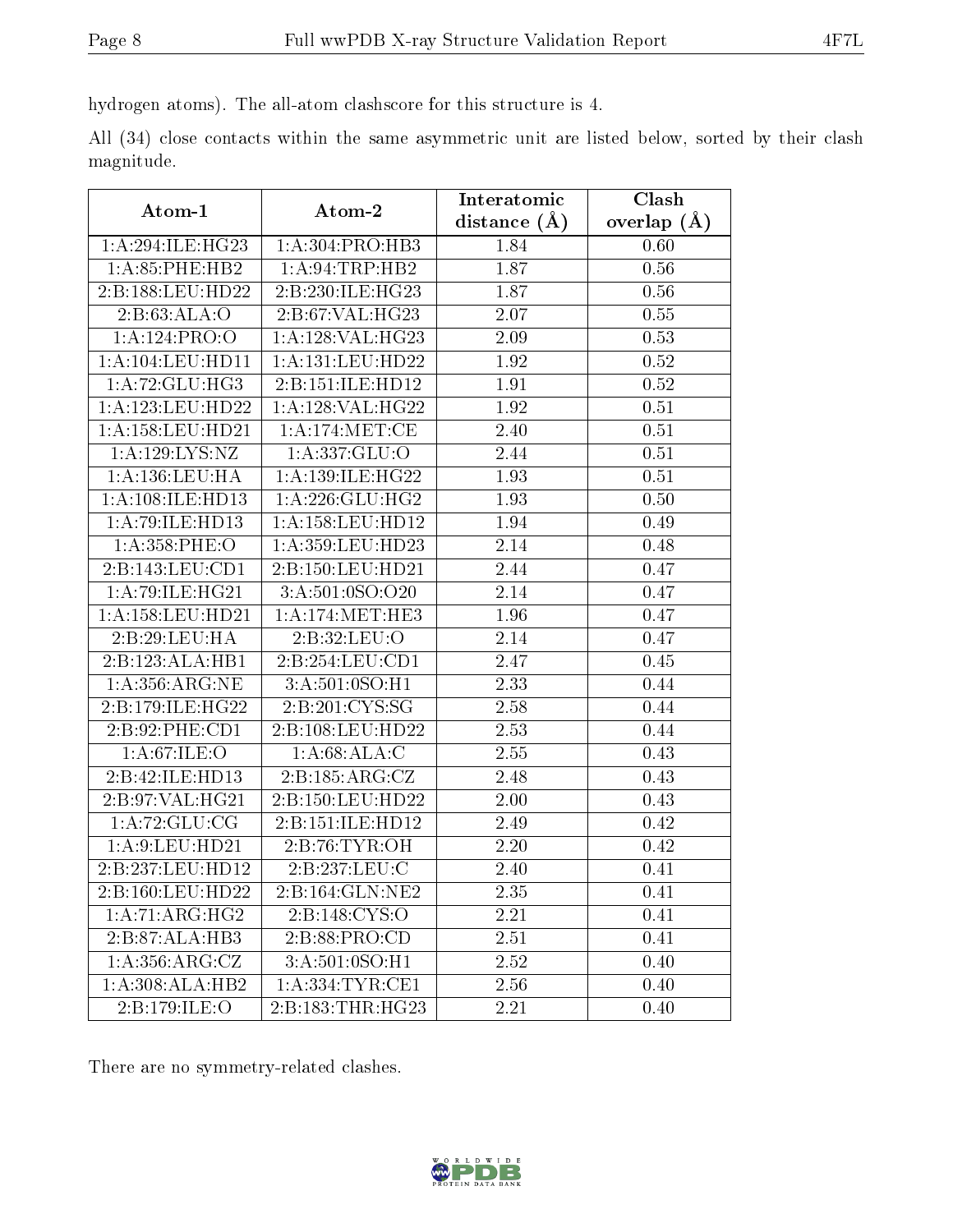### 5.3 Torsion angles (i)

#### 5.3.1 Protein backbone  $(i)$

In the following table, the Percentiles column shows the percent Ramachandran outliers of the chain as a percentile score with respect to all X-ray entries followed by that with respect to entries of similar resolution.

The Analysed column shows the number of residues for which the backbone conformation was analysed, and the total number of residues.

| Mol | Chain | Analysed                      | Favoured     | Allowed   | $\vert$ Outliers | Percentiles |    |
|-----|-------|-------------------------------|--------------|-----------|------------------|-------------|----|
|     |       | 320/405(79%)                  | $ 300(94\%)$ | $19(6\%)$ | $1(0\%)$         | 41          | 71 |
|     |       | $264/287 (92\%)$   253 (96\%) |              | $9(3\%)$  | $2(1\%)$         | 19          | 51 |
| All | All   | 584/692(84%)                  | $ 553(95\%)$ | $28(5\%)$ | $3(0\%)$         | 29          | 61 |

All (3) Ramachandran outliers are listed below:

| Mol | Chain | Res | Type  |
|-----|-------|-----|-------|
|     |       | 43  | 14 I. |
|     |       | 56  | . .V  |
|     |       | 246 |       |

#### 5.3.2 Protein sidechains  $(i)$

In the following table, the Percentiles column shows the percent sidechain outliers of the chain as a percentile score with respect to all X-ray entries followed by that with respect to entries of similar resolution.

The Analysed column shows the number of residues for which the sidechain conformation was analysed, and the total number of residues.

| Mol | ${\bf Chain}$ | Analysed        | Rotameric    | Outliers  | Percentiles |
|-----|---------------|-----------------|--------------|-----------|-------------|
|     |               | $292/360(81\%)$ | 286 $(98\%)$ | 6 $(2\%)$ | 81<br>53    |
| 9   |               | $243/261(93\%)$ | 239 (98\%)   | $4(2\%)$  | 86<br>62    |
| All | All           | $535/621(86\%)$ | $525(98\%)$  | $10(2\%)$ | 84<br>57    |

All (10) residues with a non-rotameric sidechain are listed below:

| Mol | Chain | Res | Гуре             |
|-----|-------|-----|------------------|
|     |       |     | GLU <sup>-</sup> |
|     |       |     |                  |
|     |       | r,  |                  |

Continued on next page...

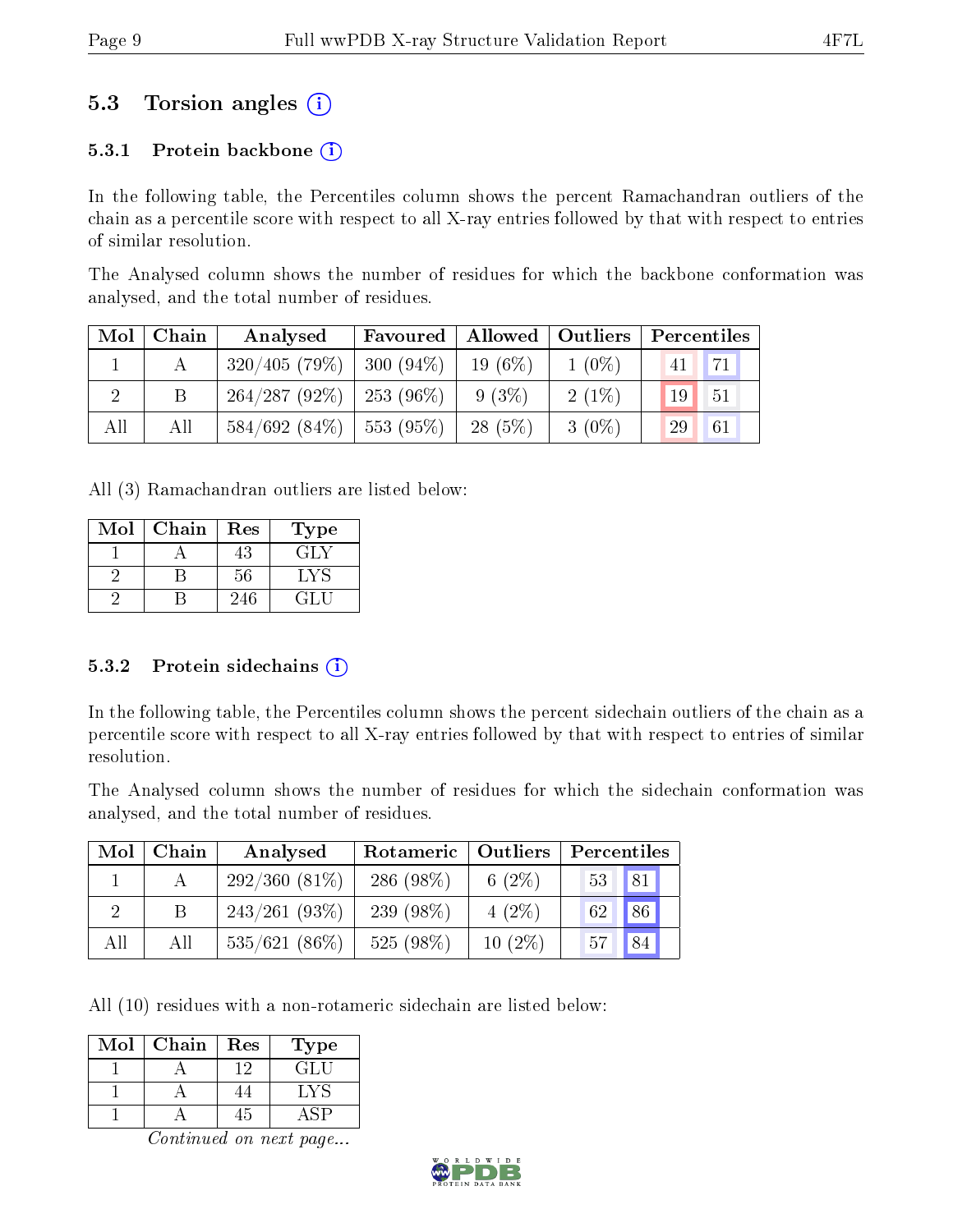Continued from previous page...

| Mol            | Chain | Res | <b>Type</b> |
|----------------|-------|-----|-------------|
|                |       | 57  | THR         |
|                |       | 318 | MET         |
|                |       | 321 | ILE         |
| $\overline{2}$ | R     | 24  | GLU         |
| $\overline{2}$ | R     | 160 | LEU         |
| 2              | R     | 178 | $\rm{ARG}$  |
|                |       | 237 | LEU         |

Some sidechains can be flipped to improve hydrogen bonding and reduce clashes. All (4) such sidechains are listed below:

| Mol | Chain | Res | Type       |
|-----|-------|-----|------------|
|     |       | 245 | <b>ASN</b> |
|     |       |     | <b>GLN</b> |
|     |       | 161 | <b>GLN</b> |
|     |       | 181 | A SN       |

#### $5.3.3$  RNA  $(i)$

There are no RNA molecules in this entry.

### 5.4 Non-standard residues in protein, DNA, RNA chains (i)

There are no non-standard protein/DNA/RNA residues in this entry.

### 5.5 Carbohydrates  $(i)$

There are no carbohydrates in this entry.

#### 5.6 Ligand geometry  $(i)$

1 ligand is modelled in this entry.

In the following table, the Counts columns list the number of bonds (or angles) for which Mogul statistics could be retrieved, the number of bonds (or angles) that are observed in the model and the number of bonds (or angles) that are dened in the Chemical Component Dictionary. The Link column lists molecule types, if any, to which the group is linked. The Z score for a bond length (or angle) is the number of standard deviations the observed value is removed from the expected value. A bond length (or angle) with  $|Z| > 2$  is considered an outlier worth inspection. RMSZ is the root-mean-square of all Z scores of the bond lengths (or angles).

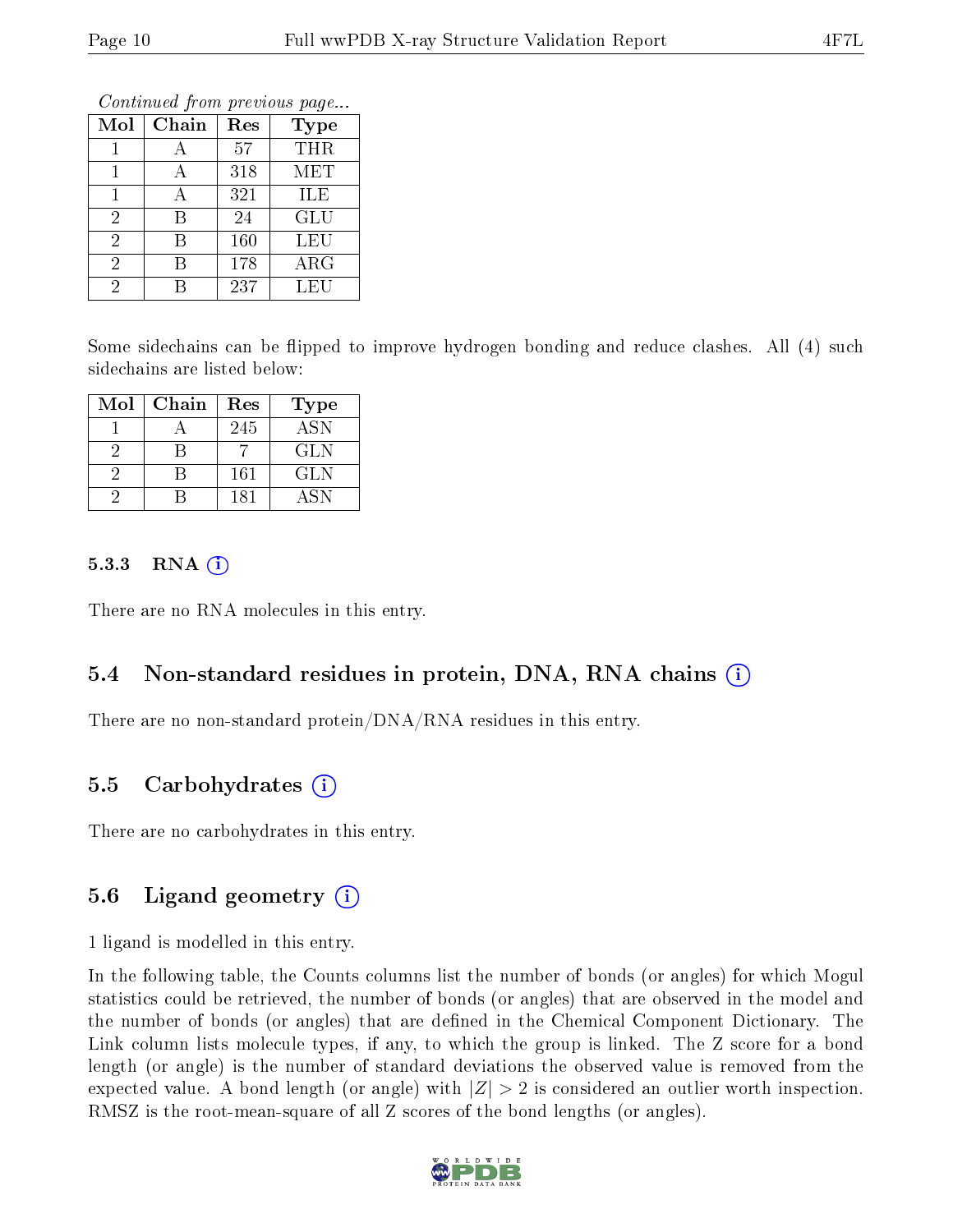|                 | $\mid$ Mol $\mid$ Type $\mid$ Chain $\mid$ |     | $\mid {\rm Res} \mid {\rm Link}$ |          | Bond lengths |                                                       |                          | Bond angles        |                  |
|-----------------|--------------------------------------------|-----|----------------------------------|----------|--------------|-------------------------------------------------------|--------------------------|--------------------|------------------|
|                 |                                            |     |                                  | Counts - |              | RMSZ $\mid \#  Z  > 2$   Counts   RMSZ   $\#  Z  > 2$ |                          |                    |                  |
| 0S <sub>C</sub> |                                            | 501 | $\sim$                           | 32,32,32 | 1.47         | $\vert 4 \ (12\%) \ \vert$                            | $\vert$ 40.46.46 $\vert$ | $\frac{1}{2.03}$ 1 | $\vert$ 11 (27%) |

In the following table, the Chirals column lists the number of chiral outliers, the number of chiral centers analysed, the number of these observed in the model and the number defined in the Chemical Component Dictionary. Similar counts are reported in the Torsion and Rings columns. '-' means no outliers of that kind were identified.

|                 |       |                   | $\mid$ Mol $\mid$ Type $\mid$ Chain $\mid$ Res $\mid$ Link $\mid$ Chirals $\mid$ Torsions | $\parallel$ Rings |
|-----------------|-------|-------------------|-------------------------------------------------------------------------------------------|-------------------|
| 0 <sub>SO</sub> | - 501 | $\sim$ 100 $\sim$ | $6/25/27/27$   $0/2/2/2$                                                                  |                   |

All (4) bond length outliers are listed below:

| Mol | $Chain$ | $\parallel$ Res | Type | Atoms     |         | Observed $(A)$ | Ideal(A) |
|-----|---------|-----------------|------|-----------|---------|----------------|----------|
|     |         | 501             | 0SO  | N9-N8     | $-5.99$ | 1 27           | $1.39\,$ |
|     |         | 501             |      | $O26-C28$ | $-2.73$ | 1.43           | 1.48     |
|     |         | 501             |      | $C11-N17$ | 2.20    | .44            | $1.39\,$ |
|     |         | 501             |      | $C25-N24$ | 2.08    | $1.38\,$       | ∣.34     |

All (11) bond angle outliers are listed below:

| Mol | Chain        | Res | <b>Type</b>    | Atoms                                             | Z       | Observed $(°)$ | $\text{Ideal}(\textsuperscript{o})$ |
|-----|--------------|-----|----------------|---------------------------------------------------|---------|----------------|-------------------------------------|
| 3   | A            | 501 | 0 <sub>S</sub> | C13-C10-N9                                        | 6.10    | 127.15         | 120.59                              |
| 3   | A            | 501 | 0 <sub>S</sub> | $O26$ -C <sub>25</sub> -N <sub>24</sub>           | 5.49    | 118.13         | 109.99                              |
| 3   | A            | 501 | 0 <sub>S</sub> | N <sub>17</sub> -C <sub>18</sub> -N <sub>19</sub> | 3.62    | 120.11         | 113.87                              |
| 3   | $\mathsf{A}$ | 501 | 0 <sub>S</sub> | $C12-C10-N9$                                      | $-3.04$ | 107.01         | 111.41                              |
| 3   | А            | 501 | 0 <sub>S</sub> | $C10-N9-N8$                                       | 3.00    | 109.14         | 105.66                              |
| 3   | А            | 501 | 0 <sub>S</sub> | $C28-O26-C25$                                     | 2.94    | 125.51         | 120.99                              |
| 3   | А            | 501 | 0 <sub>S</sub> | Q <sub>27</sub> -C <sub>25</sub> -N <sub>24</sub> | $-2.70$ | 120.82         | 124.96                              |
| 3   | А            | 501 | 0 <sub>S</sub> | $O26 - C25 - O27$                                 | $-2.51$ | 121.04         | 125.62                              |
| 3   | А            | 501 | 0 <sub>S</sub> | $C12-C10-C13$                                     | $-2.48$ | 125.84         | 129.07                              |
| 3   | A            | 501 | 0 <sub>S</sub> | O <sub>20</sub> -C <sub>18</sub> -N <sub>19</sub> | $-2.20$ | 118.67         | 122.50                              |
| 3   | A            | 501 | 0 <sub>S</sub> | C21-C22-C23                                       | $-2.01$ | 106.91         | 114.26                              |

There are no chirality outliers.

All (6) torsion outliers are listed below:

| Mol                         | Chain | Res | Type            | Atoms             |
|-----------------------------|-------|-----|-----------------|-------------------|
| $\mathcal{S}_{\mathcal{S}}$ |       | 501 | 0SO             | $C31-C28-C26-C25$ |
| $\mathcal{R}$               |       | 501 | 0SO             | $C30-C28-C26-C25$ |
| $\mathcal{R}$               |       | 501 | 0S <sub>O</sub> | $C29-C28-C26-C25$ |
| $\mathcal{R}$               |       | 501 | 0SO             | N24-C25-O26-C28   |

Continued on next page...

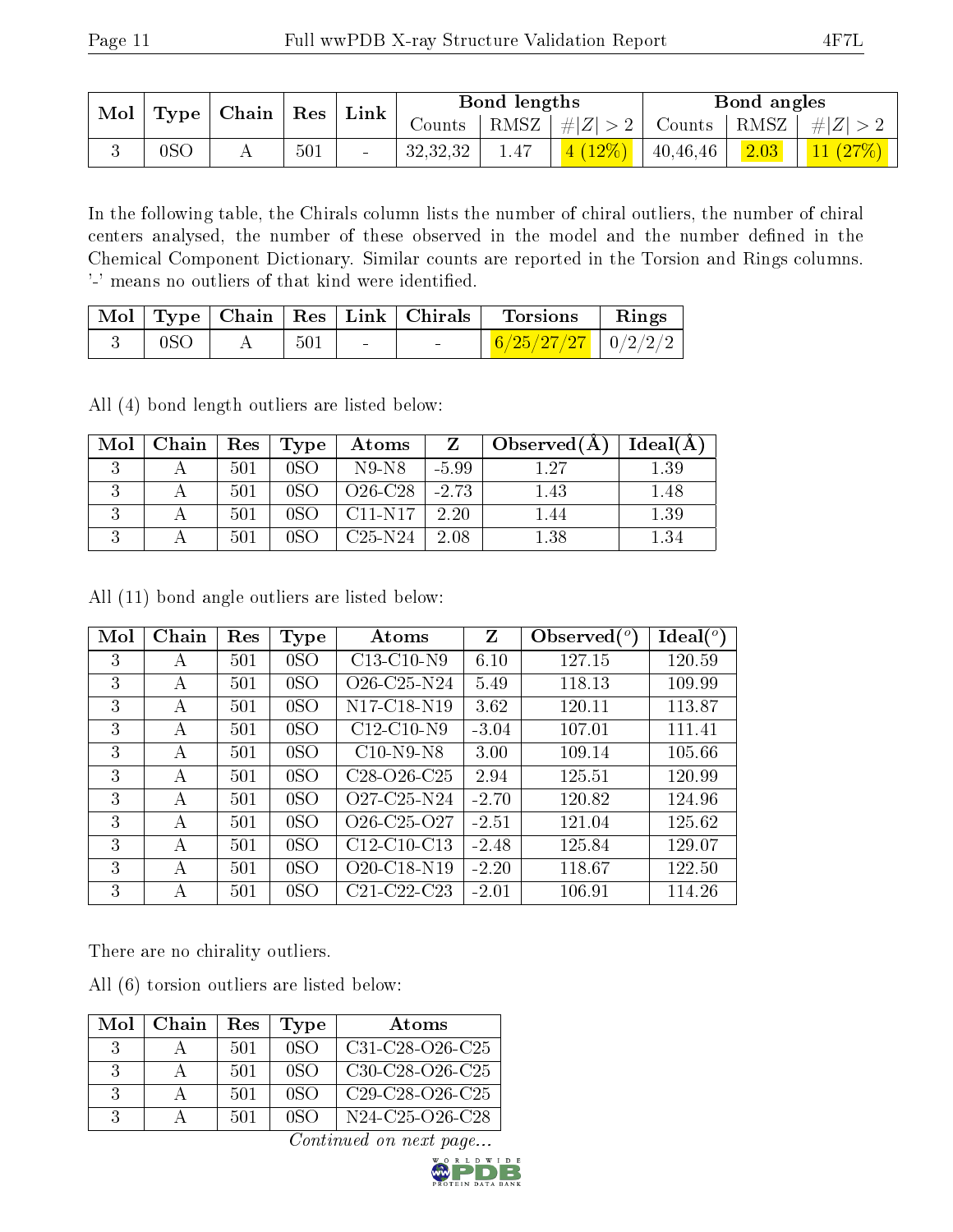Continued from previous page...

| $Mol$   Chain | Res | Type | Atoms                                                              |
|---------------|-----|------|--------------------------------------------------------------------|
|               | 501 | nso  | $O27-C25-O26-C28$                                                  |
|               | 501 |      | C <sub>21</sub> -C <sub>22</sub> -C <sub>23</sub> -N <sub>24</sub> |

There are no ring outliers.

1 monomer is involved in 3 short contacts:

|  |              | Mol   Chain   Res   Type   Clashes   Symm-Clashes |
|--|--------------|---------------------------------------------------|
|  | $501 \pm 0S$ |                                                   |

The following is a two-dimensional graphical depiction of Mogul quality analysis of bond lengths, bond angles, torsion angles, and ring geometry for all instances of the Ligand of Interest. In addition, ligands with molecular weight > 250 and outliers as shown on the validation Tables will also be included. For torsion angles, if less then 5% of the Mogul distribution of torsion angles is within 10 degrees of the torsion angle in question, then that torsion angle is considered an outlier. Any bond that is central to one or more torsion angles identified as an outlier by Mogul will be highlighted in the graph. For rings, the root-mean-square deviation (RMSD) between the ring in question and similar rings identified by Mogul is calculated over all ring torsion angles. If the average RMSD is greater than 60 degrees and the minimal RMSD between the ring in question and any Mogul-identified rings is also greater than 60 degrees, then that ring is considered an outlier. The outliers are highlighted in purple. The color gray indicates Mogul did not find sufficient equivalents in the CSD to analyse the geometry.



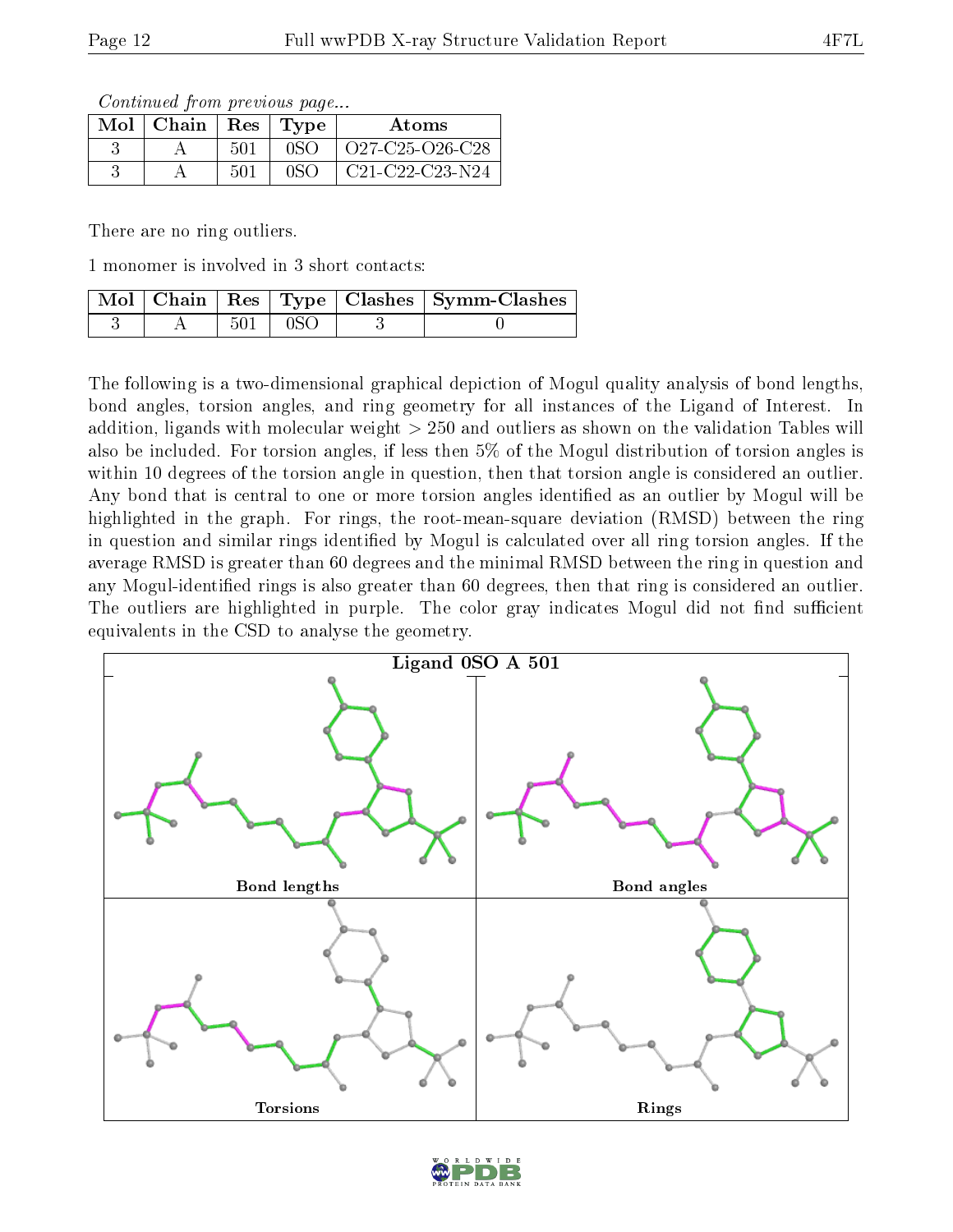## 5.7 [O](https://www.wwpdb.org/validation/2017/XrayValidationReportHelp#nonstandard_residues_and_ligands)ther polymers (i)

There are no such residues in this entry.

## 5.8 Polymer linkage issues (i)

There are no chain breaks in this entry.

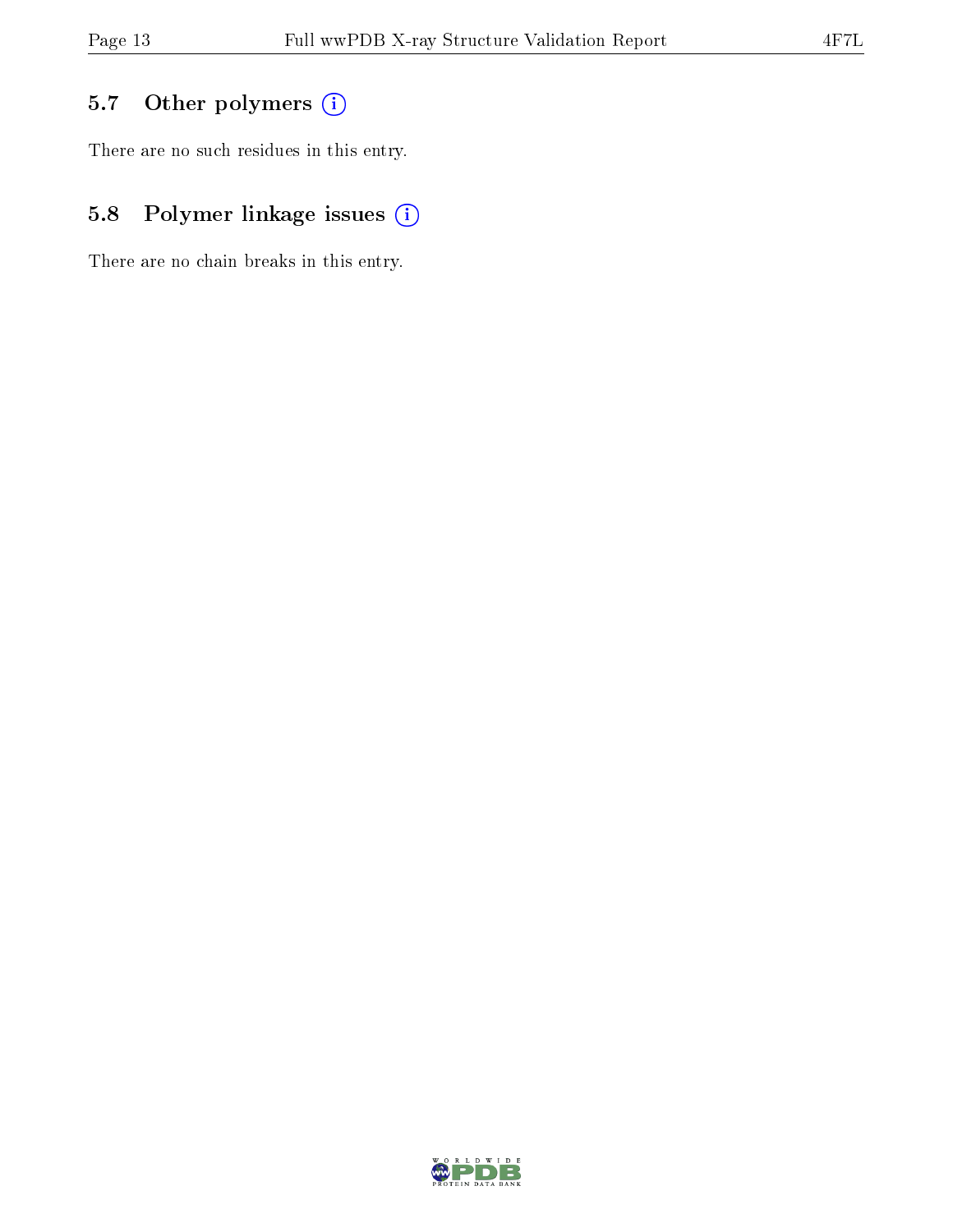## 6 Fit of model and data  $\left( \cdot \right)$

## 6.1 Protein, DNA and RNA chains (i)

In the following table, the column labelled  $#RSRZ>2'$  contains the number (and percentage) of RSRZ outliers, followed by percent RSRZ outliers for the chain as percentile scores relative to all X-ray entries and entries of similar resolution. The OWAB column contains the minimum, median,  $95<sup>th</sup>$  percentile and maximum values of the occupancy-weighted average B-factor per residue. The column labelled  $Q < 0.9$  lists the number of (and percentage) of residues with an average occupancy less than 0.9.

| Mol | Chain | Analysed        | ${ <\hspace{-1.5pt}{\mathrm{RSRZ}} \hspace{-1.5pt}>}$ | $\#\text{RSRZ}\text{>2}$ | $OWAB(A^2)$    | Q <sub>0.9</sub> |
|-----|-------|-----------------|-------------------------------------------------------|--------------------------|----------------|------------------|
|     |       | $328/405(80\%)$ | $-0.20$                                               | 0   100   100            | 22, 45, 77, 97 | $130(9\%)$ .     |
|     |       | $266/287(92\%)$ | $-0.25$                                               | 93 <br>$1(0\%)$ 92       | 24, 42, 63, 78 | $-20(7%)$        |
| All | All   | 594/692(85%)    | $-0.22$                                               | $1(0\%)$ 95 95           | 22, 43, 72, 97 | 50 (8%)          |

All (1) RSRZ outliers are listed below:

|  |  | Mol   Chain   Res   Type   RSRZ |
|--|--|---------------------------------|
|  |  |                                 |

### 6.2 Non-standard residues in protein, DNA, RNA chains (i)

There are no non-standard protein/DNA/RNA residues in this entry.

### 6.3 Carbohydrates (i)

There are no carbohydrates in this entry.

### 6.4 Ligands  $(i)$

In the following table, the Atoms column lists the number of modelled atoms in the group and the number defined in the chemical component dictionary. The B-factors column lists the minimum, median,  $95<sup>th</sup>$  percentile and maximum values of B factors of atoms in the group. The column labelled  $Q< 0.9$ ' lists the number of atoms with occupancy less than 0.9.

|  |  |  | $\mid$ Mol $\mid$ Type $\mid$ Chain $\mid$ Res $\mid$ Atoms $\mid$ RSCC $\mid$ RSR $\mid$ B-factors(A <sup>2</sup> ) $\mid$ Q<0.9 |  |
|--|--|--|-----------------------------------------------------------------------------------------------------------------------------------|--|
|  |  |  | $\begin{array}{ c c c c c c c c c c c } \hline 501 & 31/31 & 0.94 & 0.20 & 15,39,46,47 \hline \end{array}$                        |  |

The following is a graphical depiction of the model fit to experimental electron density of all instances of the Ligand of Interest. In addition, ligands with molecular weight  $> 250$  and outliers